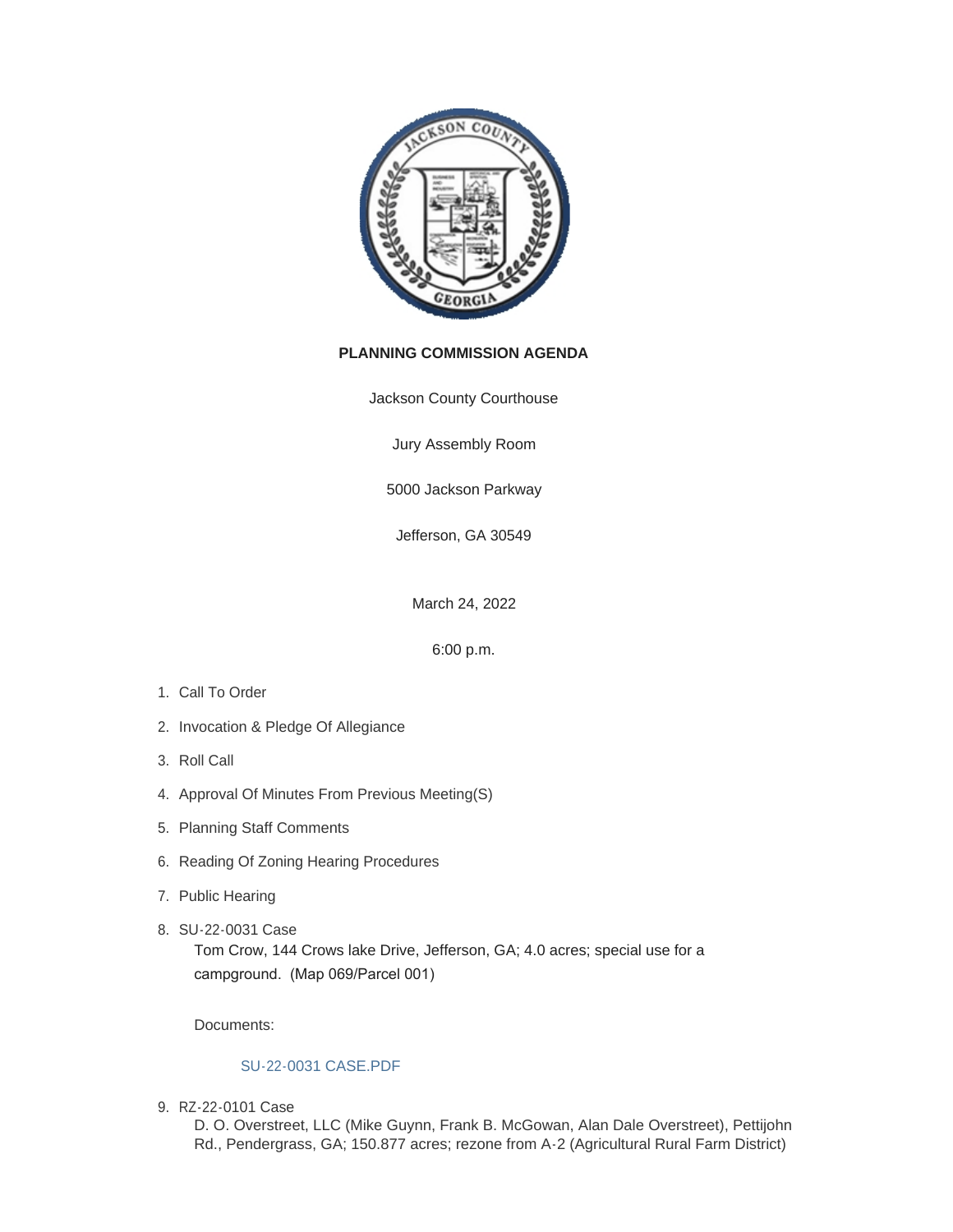to L-I (Light Industrial District) for industrial use. (Map 090/Parcel 005A)

Documents:

#### [RZ-22-0101 CASE.PDF](http://www.jacksoncountygov.com/AgendaCenter/ViewFile/Item/1717?fileID=12357)

MA-22-0097 Thru MA-22-0105 Cases 10.

MA-22-0097 - GCP Development (Gardner Lee), Hwy. 129 North, Jefferson, GA; 8.0 acres; change the Character Area Map from "Suburban" to "Urban" and change the Future Land Use Map from "Commercial" and "Residential" to "Industrial". (Map 080/Parcel 001Q)

MA-22-0098 - GCP Development (Gardner Lee), Hwy. 129 North, Jefferson, GA; 9.0 acres; change the Character Area Map from "Suburban" to "Urban" and change the Future Land Use Map from "Commercial" to Industrial". (Map 080/Parcel 001H1)

MA-22-0099 - GCP Development (Gardner Lee), Hwy. 129 North, Jefferson, GA; 1.0 acre; change the Character Area Map from "Suburban" to "Urban" and change the Future Land Use Map from "Commercial" to Industrial". (Map 080/Parcel 001H2)

MA-22-0100 - GCP Development (Gardner Lee), Hwy. 129 North, Jefferson, GA; 3.0 acres; change the Character Area Map from "Suburban" to "Urban" and change the Future Land Use Map from "Commercial" to "Industrial". (Map 080/Parcel 001M)

MA-22-0101 - GCP Development (Gardner Lee), Hwy. 129 North, Jefferson, GA; 17.75 acres; change the Future Land Use Map from "Commercial" to "Industrial". (Map 080/Parcel 001B2)

MA-22-0102 - GCP Development (Gardner Lee), 3686 Hwy. 129 North, Jefferson, GA; 32.45 acres; change the Future Land Use Map from "Commercial" to "Industrial". (Map 080/Parcel 001B)

MA-22-0103 - GCP Development (Gardner Lee), Hwy. 129 North, Jefferson, GA; 32.223 acres; change the Character Area Map from "Suburban" to "Urban" and change the Future Land Use Map from "Commercial", "Industrial", "Residential" to "Industrial". (Map 080/Parcel 001H)

MA-22-0104 - GCP Development (Gardner Lee), 86 Possum Creek Rd., Jefferson, GA; 23.03 acres; change the Character Area Map from "Suburban" to "Urban" and change the Future Land Use Map from "Commercial" to "Industrial". (Map 080/Parcel 001E)

MA-22-0105 - GCP Development (Gardner Lee), 214 Possum Creek Rd., Jefferson, GA; 5.90 acres; change the Character Area Map from "Suburban" to "Urban" and change the Future Land Use Map from "Commercial" to "Industrial". (Map 080/Parcel 001C)

### Documents:

[MA-22-0097 THRU MA-22-0105 WITHDRAWAL LETTER AND STAFF](http://www.jacksoncountygov.com/AgendaCenter/ViewFile/Item/1718?fileID=12358)  REPORTS.PDF [MA-22-0097 THRU MA-22-0105 MAPS.PDF](http://www.jacksoncountygov.com/AgendaCenter/ViewFile/Item/1718?fileID=12359) [MA-22-0097 THRU MA-22-0105 CASE - 2.PDF](http://www.jacksoncountygov.com/AgendaCenter/ViewFile/Item/1718?fileID=12360) [MA-22-0097 THRU MA-22-0105 PICTURES.PDF](http://www.jacksoncountygov.com/AgendaCenter/ViewFile/Item/1718?fileID=12361)

### 11. RZ-22-0102 Thru RZ-22-0108 Cases

RZ-22-0102 - Calmat Co./Vulcan Materials Co. (Jimmy Fleming), 1626 Valentine Industrial Pkwy., Pendergrass, GA; 50.21 acres; rezone from A-2 (Agricultural Rural Farm District) to H-I (Heavy Industrial District) for a mining development. (Map 091/Parcel 012B)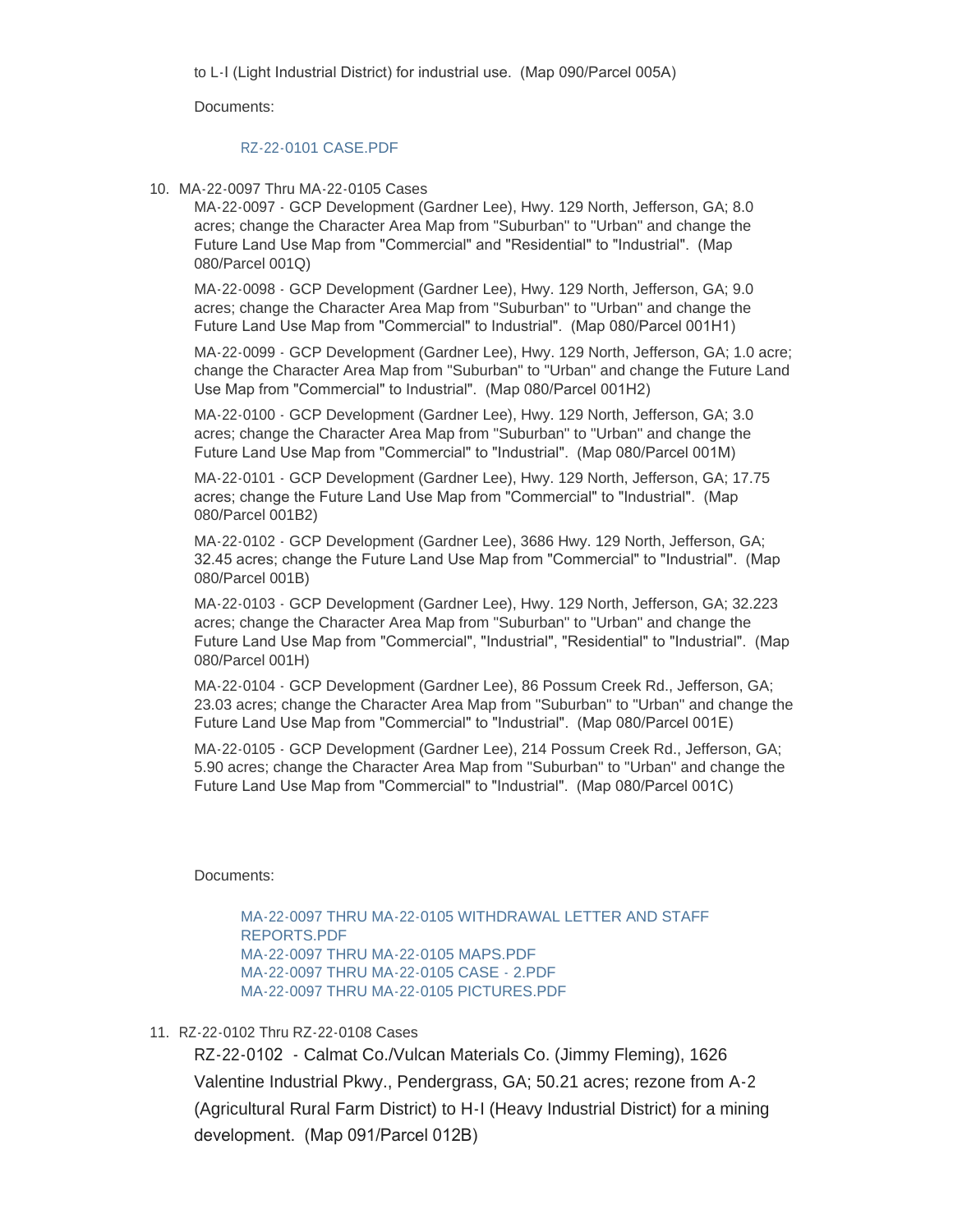RZ-22-0103 - Calmat Co./Vulcan Materials Co. (Jimmy Fleming), Valentine Industrial Pkwy., Pendergrass, GA; 49.77 acres; rezone from G-I (General Industrial District) to H-I (Heavy Industrial District) for a mining development. (Map 079/Parcel 002A)

RZ-22-0104 – Calmat Co./Vulcan Materials Co. (Jimmy Fleming), Bill Wright Road, Pendergrass, GA; 47.67 acres; rezone from G-I (General Industrial District) to H-I (Heavy Industrial District) for a mining development. (Map 079/Parcel 002)

RZ-22-0105 - Calmat Co./Vulcan Materials Co. (Jimmy Fleming), Bill Wright Road, Pendergrass, GA; 6.64 acres; rezone from A-2 (Agricultural Rural Farm District) to H-I (Heavy Industrial District) for a mining development. (Map 079/Parcel 003A)

RZ-22-0106 - Calmat Co./Vulcan Materials Co. (Jimmy Fleming), Bill Wright Road, Pendergrass, GA; 23.23 acres; rezone from G-I (General Industrial District) to H-I (Heavy Industrial District) for a mining development. (Map 079/Parcel 004A)

RZ-22-0107 - Calmat Co./Vulcan Materials Co. (Jimmy Fleming), Bill Wright Road, Pendergrass, GA; 29.87 acres; rezone from G-I (General Industrial District) to H-I (Heavy Industrial District) for a mining development. (Map 079/Parcel 009A)

RZ-22-0108 - Calmat Co./Vulcan Materials Co. (Jimmy Fleming), Bill Wright Road, Pendergrass, GA; 95.47 acres; rezone from G-I (General Industrial District) to H-I (Heavy Industrial District) for a mining development. (Map 078/Parcel 012)

Documents:

[RZ-22-0102 THRU RZ-22-0108 STAFF REPORTS.PDF](http://www.jacksoncountygov.com/AgendaCenter/ViewFile/Item/1719?fileID=12362) [RZ-22-0102 THRU RZ-22-0108 MAPS.PDF](http://www.jacksoncountygov.com/AgendaCenter/ViewFile/Item/1719?fileID=12363) [RZ-22-0102 THRU RZ-22-0108 CASE.PDF](http://www.jacksoncountygov.com/AgendaCenter/ViewFile/Item/1719?fileID=12364) [RZ-22-0102 THRU RZ-22-0108 APPENDICES.PDF](http://www.jacksoncountygov.com/AgendaCenter/ViewFile/Item/1719?fileID=12365) [RZ-22-0102 THRU RZ-22-0108 PICTURES.PDF](http://www.jacksoncountygov.com/AgendaCenter/ViewFile/Item/1719?fileID=12366)

# SU-22-0032 Thru SU-22-0038 Cases 12.

SU-22-0032 – Calmat Co./Vulcan Materials Co. (Jimmy Fleming), 1626 Valentine Industrial Pkwy., Pendergrass, GA; 50.21 acres; special use to allow mining. (Map 091/Parcel 012B)

SU-22-0033 – Calmat Co./Vulcan Materials Co. (Jimmy Fleming), Valentine